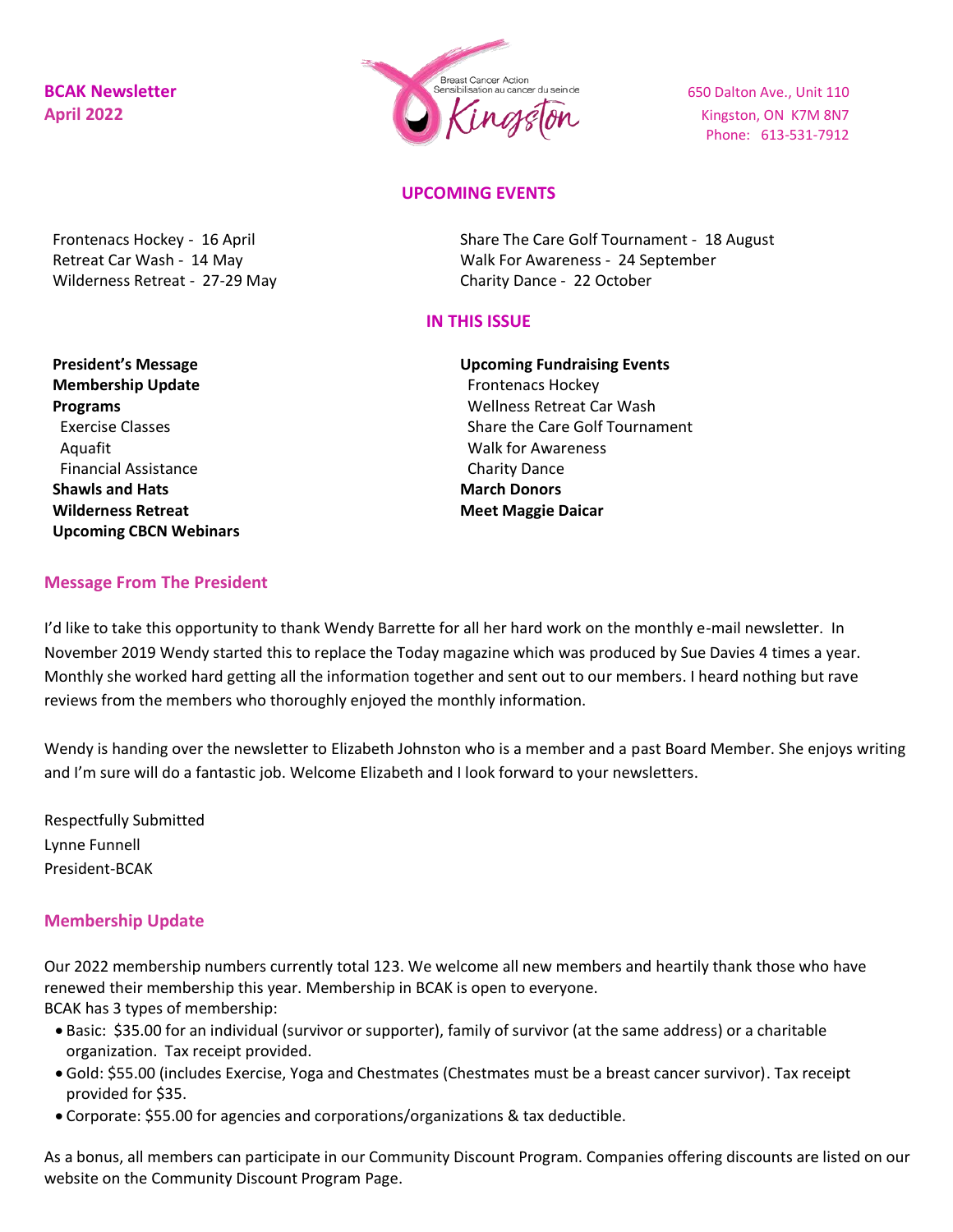Membership fees help fund BCAK's many programs. If you have not already done so, please consider purchasing or renewing your membership. Memberships can be purchased online on our Membership Page or by contacting our office during business hours.

# **Programs**

# Exercise Classes

Monday morning, 10:30 - 11:30 with Tim Bell Tuesday morning, 10:30 - 11:30 with Sharon Allen Tuesday evening, 5:30 - 6:30 with Elizabeth Cochrane Wednesday Morning, 9:15 - 10:00 with Jane Marten (NEW!) Thursday morning, 10:30 - 11:30 with Tim Bell

The classes with Tim Bell focus on joint movement, breathing techniques and strength training through isometric exercises. There is no cardio component in this class.

Sharon Allen leads a traditional mixed fitness class beginning with cardio, strength training, balance and stretching. Elizabeth Cochrane's class focuses on all around strengthening and toning.

A new class has been added on Wednesday morning with Jane Marten who also teaches our aqua-fit class. She is familiar with teaching fitness for seniors through the VON and her class will focus on toning.

# Yoga

Thursday evening, 6:00 - 7:00 pm with Kathy Kennedy Friday morning, 11:30 - 12:30 with Tina Beaudin

# Aquafit

Will (hopefully) take place at the Royale retirement home beginning on May 5th, 2022. New stricter COVID protocols will be in place including a rapid antigen test before entering the pool.

Thursday afternoons from 1:30 - 3:30 with Jane Marten.

# Financial Assistance - Important Update

The Board of BCAK and the Financial Assistance Committee have decided to update the amounts we give for financial aid. It has been many years since the last update and we feel these new amounts are more in line with current costs. Starting May 1st the following will be the new maximum amounts that members in need of financial assistance may receive.

- General \$1,500/ year (maximum \$3,000)
- Lymphedema \$1,500/ year (maximum with \$3,000)
- Full Prosthesis \$250/ 2 years
- Partial Prosthesis up to \$80/ 2 years
- Bras 60% every 2 years (max of 2)
- Wigs \$350 (1 per hair loss due to treatment)

BCAK provides financial support to breast cancer patients in need who live or receive treatment within the Home and Community Care Support Services South East coverage area. Information about the support we offer and how to apply is available on our Financial Assistance webpage. All information is kept strictly confidential.

# **Shawls And Hats For Cancer Patients**

We have received 4 beautiful, crocheted shawls to be given away and each one is in different multiple colours. The person who donated and crocheted them asked that they be given to patients who were going through cancer treatment.

We also have also received 25 hand knit wool hats in various sizes and colours donated by one of our members.

• If you know of anybody that would like a shawl or a hat, please call the BCAK office 613 531-7912.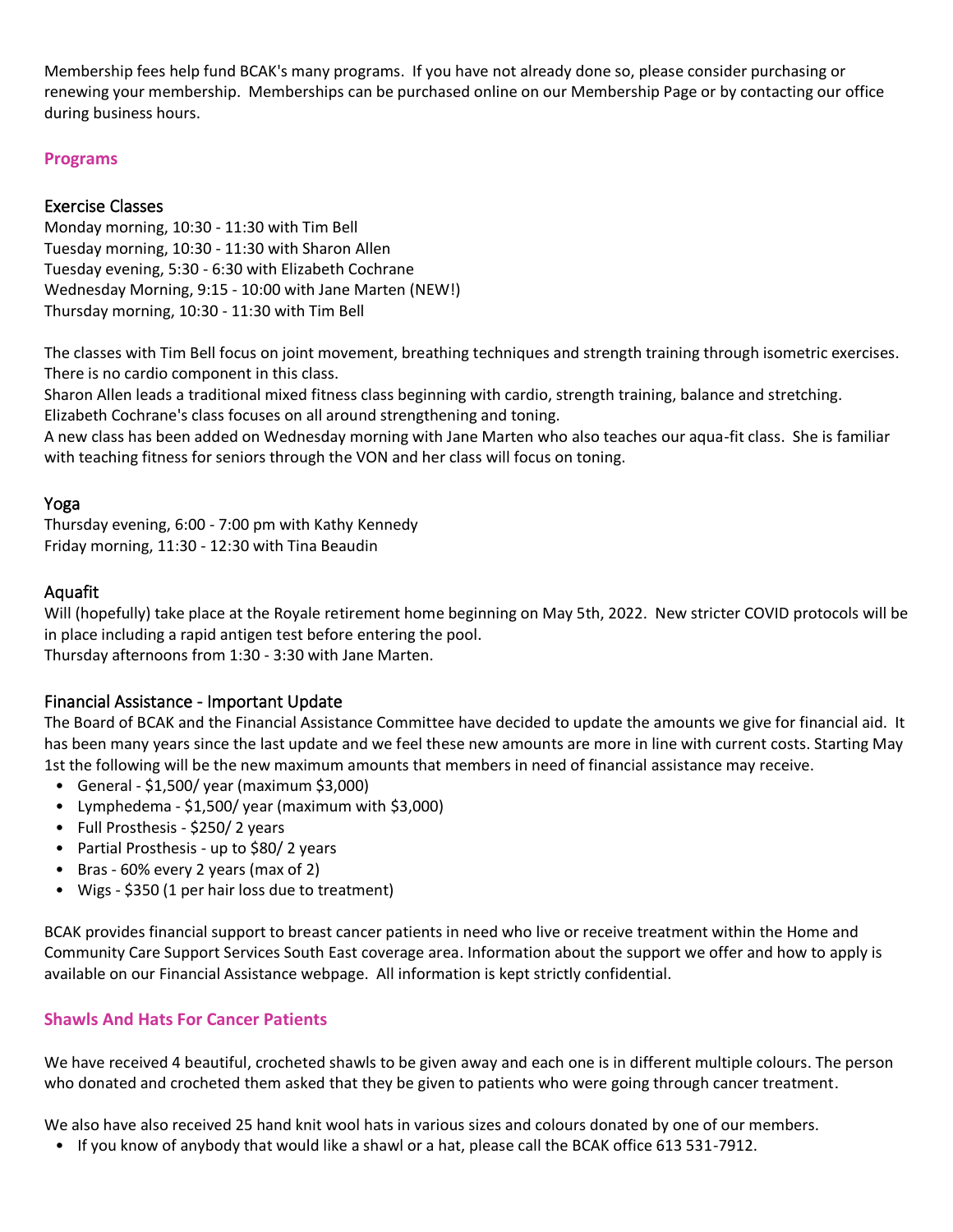# **Wilderness Adventure Retreat**

We are pleased to announce final plans for our Wilderness Adventure Retreat. This event is open to members, families and friends of all ages – we already have some young and some not quite so young survivors joining us. This weekend getaway to the Wilderness Tours facility in Forrester Falls on the Ottawa River will be held May 27 to May 29th, 2022. The cost for BCAK members is \$300 and \$350 for non-members. Your payment includes:

- transportation to and from Forrester Falls
- all meals
- double occupancy accommodation
- a 5-hour beginners white water rafting experience (tame, you shouldn't fall out of the raft)
- workshops and
- loads of outdoor fun and camaraderie all weekend long.



Sign up by printing the Registration Form, completing it and sending it to or dropping it off at our office during regular business hours.

More information, including the weekend's itinerary and sign-up form, are attached to this email. Alternatively, you can find this information and sign-up form on our website on the Wilderness Retreat webpage.

### **CBCN Educational Webinars**

In April, the Canadian Breast Cancer Network (CBCN) will be hosting two educational virtual events. To learn more and participate, visit the CBCN website and click on the links for the presentations.

A Radiologist Answers your Questions about Breast Imaging After Breast Cancer April 12th at 6PM (EDT) Have all of your questions about breast imaging and surveillance after breast cancer answered. Learn More and Register for this session

Advancements in Care for Metastatic Breast Cancer April 14th at 2PM (EDT) Learn about the latest treatments, clinical trials and research for metastatic breast cancer. Learn More and Register for this session.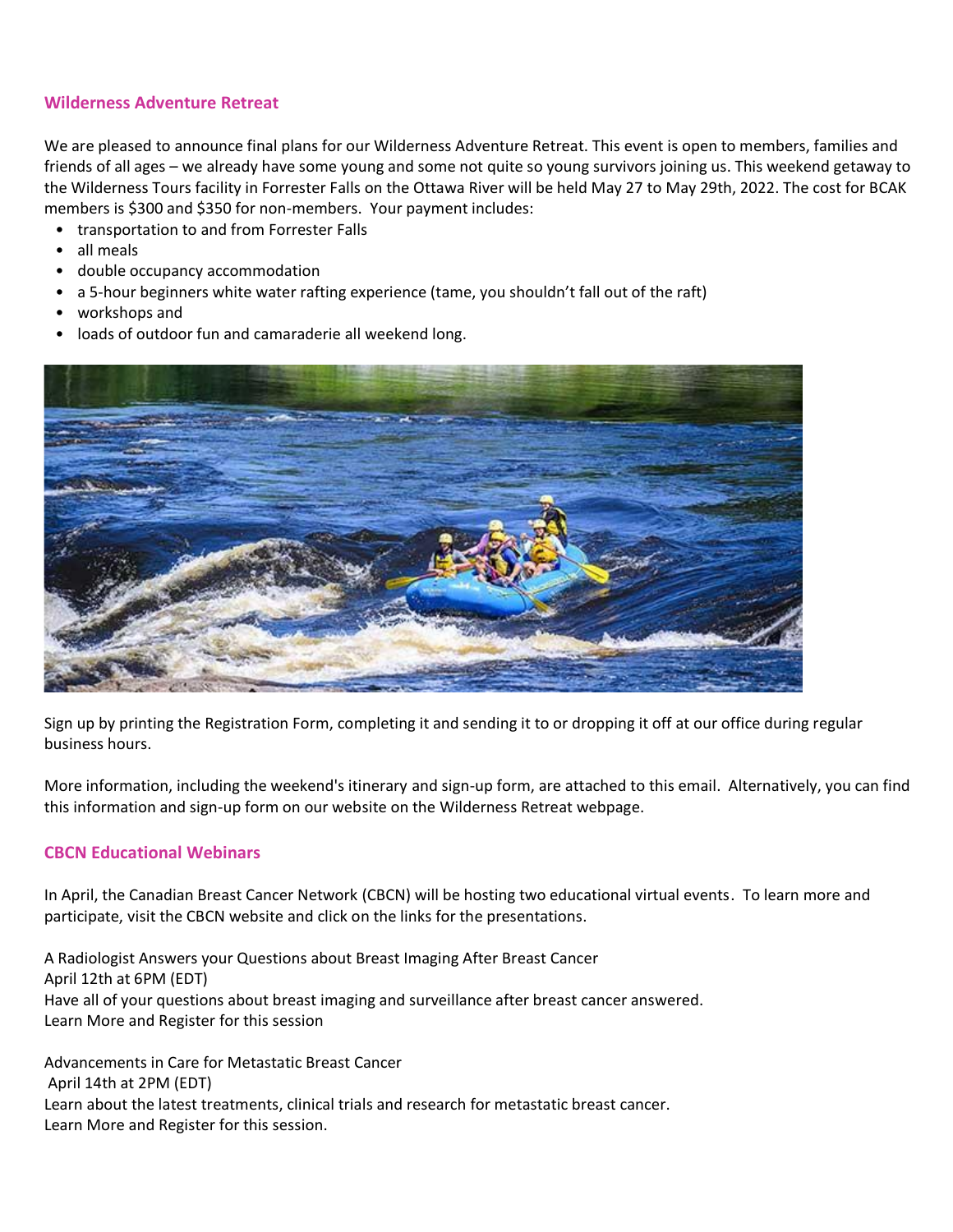# **Upcoming Fundraising Events**

# Frontenacs Hockey Game - 16 April

The Frontenacs hockey game providing support to BCAK is finally here. The game is 16 April at the Leon's Centre when the Fronts will be battling the Ottawa 67's. **Tickets for the game are now sold out.**

In addition to financial support from ticket sales, BCAK will be on hand to raise awareness about our organization and the programs we offer. Similar to previous years. we will have a booth in the concourse with our "Pink" items and information packages on display and for sale.

## Wilderness Retreat Car Wash

BCAK will be holding a car wash to raise funds for the Wilderness Adventure.

- Date: Saturday, May 14
- Time: 10 a.m. until 4 p.m.
- Place: Petrie Ford on Bath Rd.
- Cost: a donation to BCAK

Please come out to wash cars with us and bring along any family and friends who would like to help raise money for a good cause. We also encourage you to pass the word about the car wash to family and friends.

### Share The Care Golf Tournament - Save the Date

Just a heads up at this time that BCAK will be holding its annual Share the Care Golf Tournament on Thursday, 18 August at Colonnade Golf & Country Club. Similar to last year there will be assigned starting times in the morning and afternoon. The cost this year will be \$145 dollars which will include golf, goodies and a choice of a chicken or steak sit-down meal.



More information and registration forms will be available soon. In the meantime, we are searching for donor support and gifts and especially for volunteers to serve on the Golf Committee. Please contact Wendy at email.bcak@gmail.com to donate your time or support in the form of sponsorships, gifts and prizes to this major BCAK fundraiser.

# 29th Annual Walk for Awareness

BCAK's Annual Walk for Awareness will be held Saturday, 24 September, at Lake Ontario Park. This year, Covid permitting, it will be a full, in-person walk. We will kick off at 1:00 with the victory lap. In addition to the walk, there will be vendor displays, music, our legendary "Pink Table, fun and camaraderie.

### Charity Dance

Get your dancing shoes ready for a Charity Dance fundraiser on behalf of BCAK featuring Steve Cheesman and the Heeters

- Date: 22 October
- Time: 8 pm to midnight
- Place: Collins Bay Legion 631 4034 Bath Rd., Kingston
- Cost: \$20 in advance \$25 at the door.

Get your tickets now at the BCAK office during regular business hours.